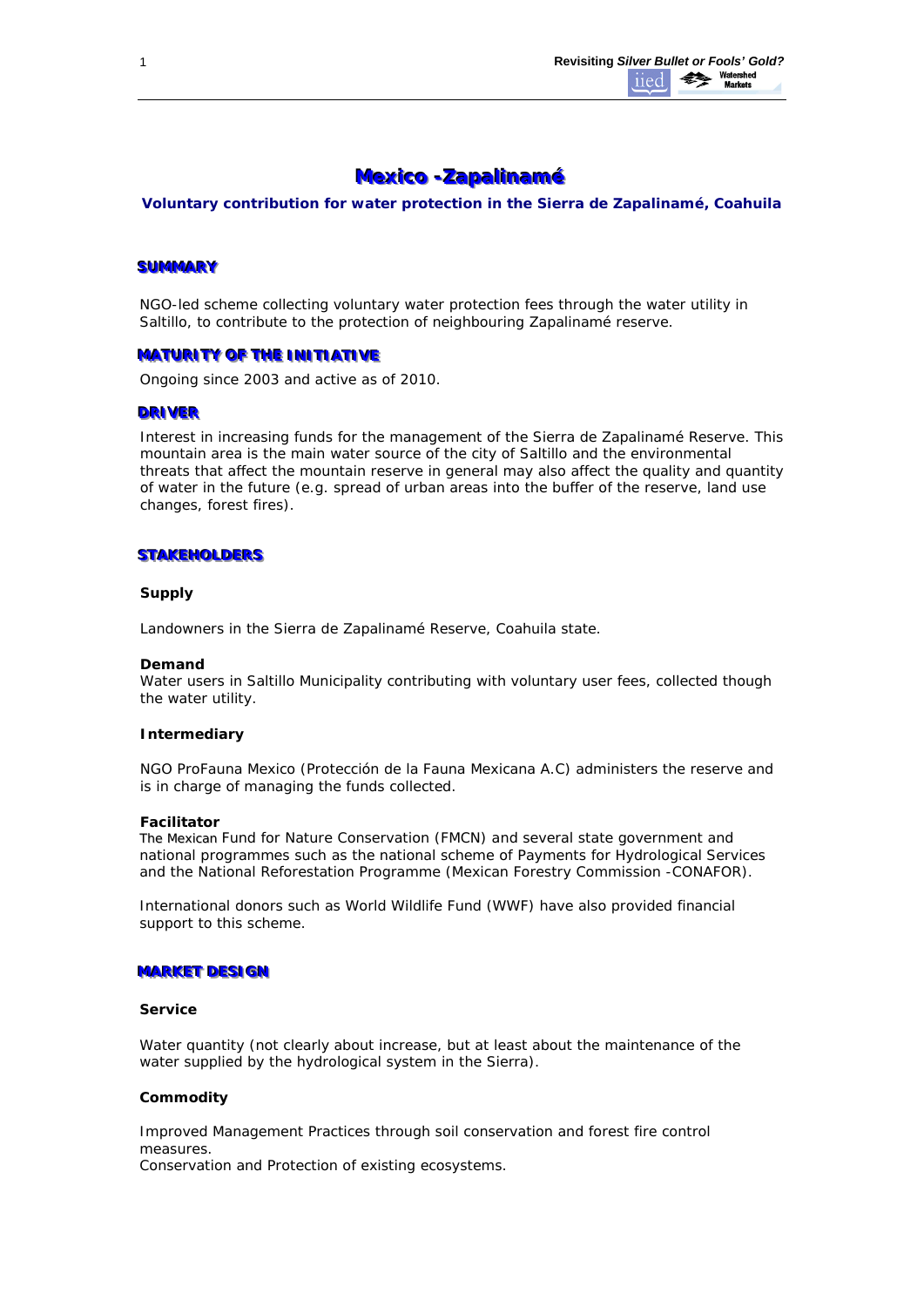# **Payment mechanism**

*Voluntary user fees*- Saltillo water users contribute with a voluntary fee for the conservation of the Reserve and the water protection services it offers. It is collected with the water utility's bill (Aguas de Saltillo-Agsal) and funds are then passed on to the NGO ProFauna to finance the management of the reserve and community projects.

Amount of contributions vary from 1-1000 mexican pesos: 88 per cent of users pay less than 6 pesos per month, while only two per cent pay 15 or more (one person who is involved in water bottling business pays 1000 pesos per month).



Additional voluntary contributions come from the municipality itself and from several other government projects:

- i) Watersheds and Cities Project: this is one of the watershed conservation programmes of the FMCN, which in its second phase is being co-funded by the Foundation Gonzalo Rio Arronte, IAP. It supports the development of financial mechanisms to compensate protected areas for their hydrological services, watershed management projects and water use efficiency campaigns. This programme is also active in the watersheds serving the city of Oaxaca and Mexico City (Mexico Federal District);
- ii) Forest Fire Management and Landscape Restoration Programme(PPIRA)(also part of the FMCN);
- iii) State government and national programmes such as the national scheme of Payments for Hydrological Services (PSAH) and the National Reforestation Programme (Mexican Forestry Commission -CONAFOR); and
- iv) international donors such as WWF.

# **Terms of payment**

*Users:* regular cash payments (voluntary contributions).

*Providers:* social development projects both for the landowners and the communities within the reserve, support to implement BMP for soil and water conservation. Payment values determined by CONAFOR are allocated to providers of the services were valued at US\$25 per hectare per year.

# **Funds involved**

Although only about 10 per cent of water users (13,000 from a total of 160,000 users connected to the utility supply system) are already contributing, their engagement is progressing and the amounts collected have risen fast: in the first year they amounted only to about US\$3,000 (MEX\$38,249 pesos) while in 2005 they had risen to approximately US\$28,000 (MEX\$ 310100 pesos). As of 2008, the total number of municipal water users increased by nearly 12 percent to 180,000. Water users contributing to the voluntary payments increased to 28,000 users, representing a 115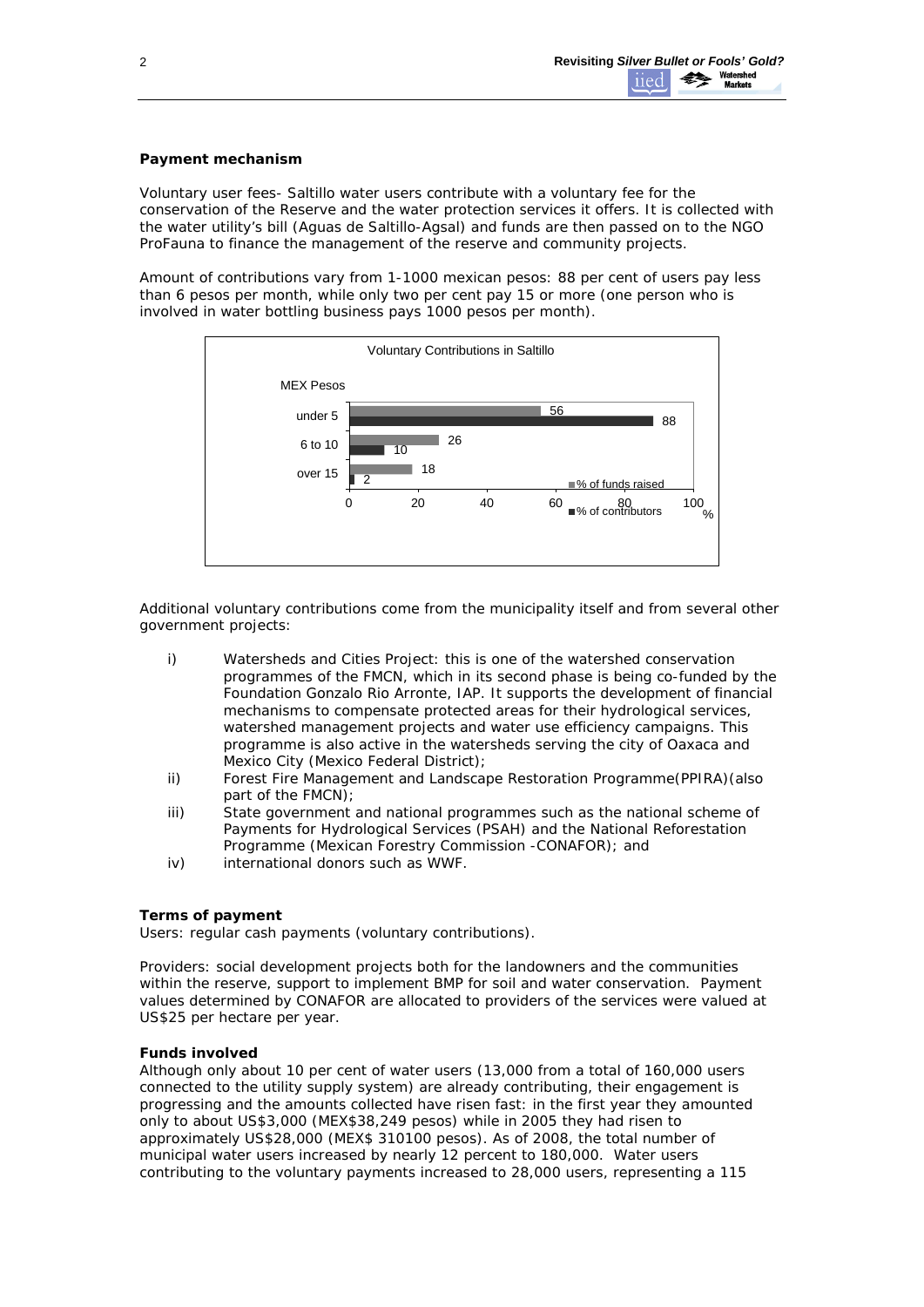percent increase in participation. These payments produced US\$91,383 in additional funding of which US\$4,383 was allocated to land owners and US\$87,000 allocated to reserve management projects. Government expenditures pertaining to Operations and Management (O&M) in 2008 accounted for approximately US\$171,500.

# **ANALYSIS OF COSTS AND BENEFITS**

# **Economic**

Costs: no precise information on the amount invested in setting up the scheme, but this was a time consuming process involving extensive negotiations with the municipality, door-to-door awareness-raising campaigns with the users and engagement with the media. It is unclear how administration costs are covered.

Current funds are disbursed as follows:

- 50 per cent environmental management of the reserve (soil conservation and forest fire control)
- 20 per cent Constitution of the Water Fund
- 10 per cent Environmental Education
- 10 per cent Social development projects for landowners and communities
- 10 per cent Monitoring & Research

Unclear how administration costs are covered.

### **Environmental**

Potential benefits are expected to arise from increased funds available for enforcing protection of soil and vegetation cover within the reserve.

#### **Social**

Social development projects carried out by the reserve to the communities.

### **LEGISLATION ISSUES**

No information available.

#### **MONITORING**

No baseline study. Expected impacts include increased, or maintained, water quantity through enforcing protection of soil and vegetation cover within the reserve. Monitoring is done as part of the reserve's usual activities. There is some monitoring of water springs for quality, but their results are not available yet (Lechuga, 2009).

# **MAIN CONSTRAINTS**

In order for the scheme to sustain itself, the number of users contributing must be doubled (and/or increase the average amount being donated).